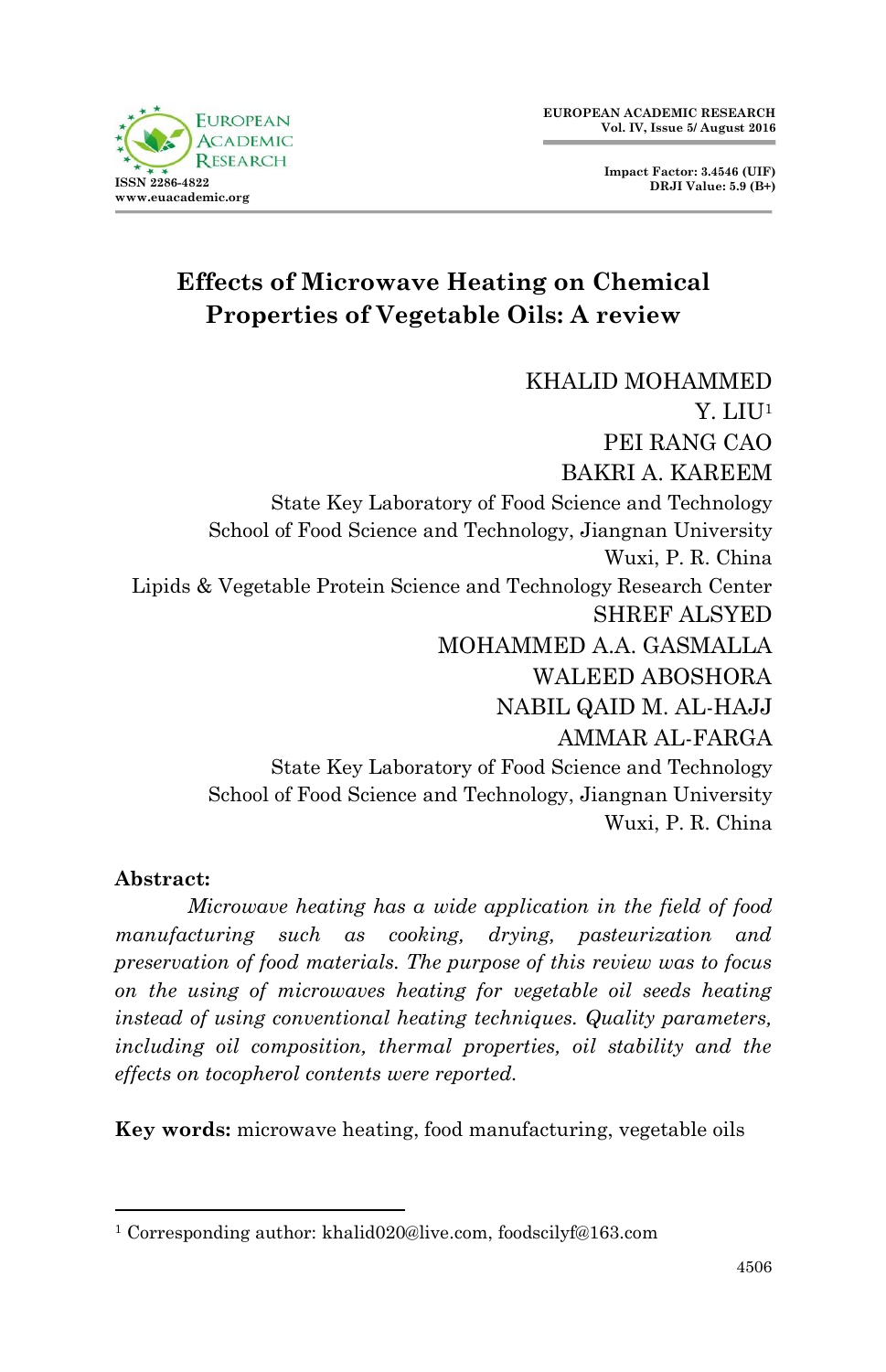### **INTRODUCTION**

Now, microwave cooking is the most versatile method worldwide. It is energy-efficient and reduces cooking time compared to conventional heating. The appliance user prefers the microwave cooking procedure, which is characterized by speed and short cooking time, compared to classical cooking methods. In fact, microwaves are used in the food industry not only for warming, drying, thawing, and baking but also for other applications, such as for pasteurizing and sterilizing many types of foods (1). Microwave heating can provide several advantages over conventional food processing methods (2). Microwave ovens are present in the majority of homes and today more people use microwave ovens for cooking and reheating than ever before. Nowadays convenience foods that have been subjected to minimal processing are flooding the market (3, 4). The food is exposed to high temperatures for a shorter period of time; this may that fewer heat-sensitive nutrients are lost, thus improving the nutritive value of electronically cooked products, although this point is being debated (5, 6). Although there is sufficient information available on the consequences of microwave heating on the composition and nutritional quality of food, there has been speculation on the ease of free radical formation when fatty foods are exposed to microwave energy (7).

The number of domestic microwave ovens is increasing, mainly because consumers appreciate the advantages, such as, economy, and time savings (8, 9). The differential heating behavior of food components can result in severely uneven heating of certain foods rich in fats and proteins (10). The effects of microwave heating on different animal and vegetable fats have been investigated (11) as have its influences on thermo-oxidative stability of common oils and fats in household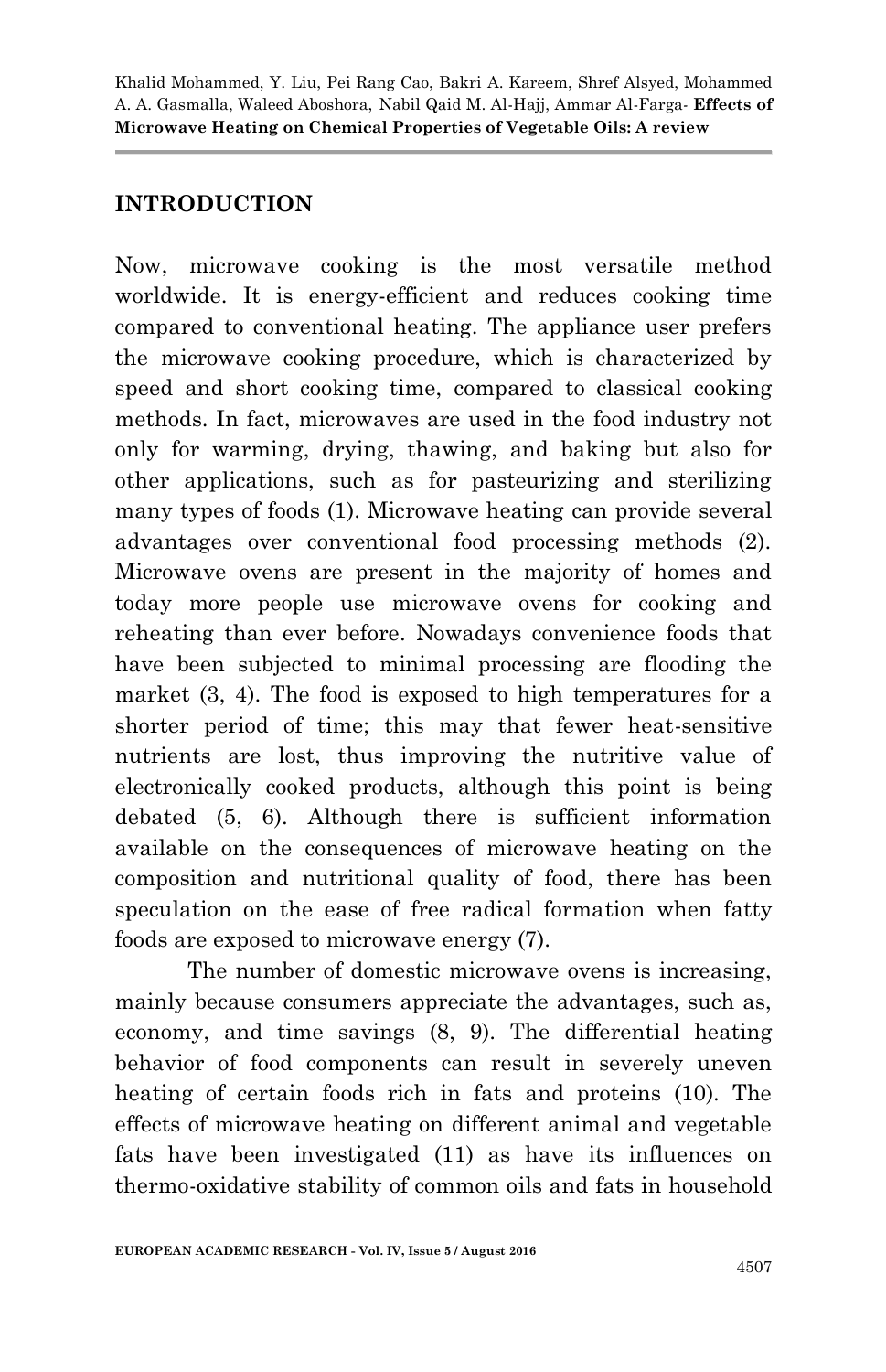use (12,13). Little has been published on the changes in composition and oxidative stability of the oils during microwave oven heating (13). Lassen and Ovesen (14) reviewed the chemical constituents of oils that degrade during microwave heating do so at rates that vary with heating temperature and time, as with other domestic processing methods (e.g., frying, steaming, and roasting). Suitable quality parameters therefore can be used as time–temperature integrators of quality deterioration of oils during microwave heating. Monitoring of many of these parameters makes extensive use of chemicals. Also, the methods for measuring such components can be relatively complex and time-consuming, which can be a major drawback in industrial applications. Instrumental methods involving simpler and faster techniques for determining changes in oil are desired.



**Fig. 1. Schematic view of microwave oven (30)**

#### **MICROWAVE MECHANISM**

Microwave heating is caused by the ability of the materials to absorb microwave energy and convert it into heat. Microwave heating of food materials mainly occurs due to dipolar and ionic mechanisms. The presence of moisture or water causes dielectric heating due to the dipolar nature of water. When an oscillating electric field is incident on the water molecules, the permanently polarized dipolar molecules try to realign in the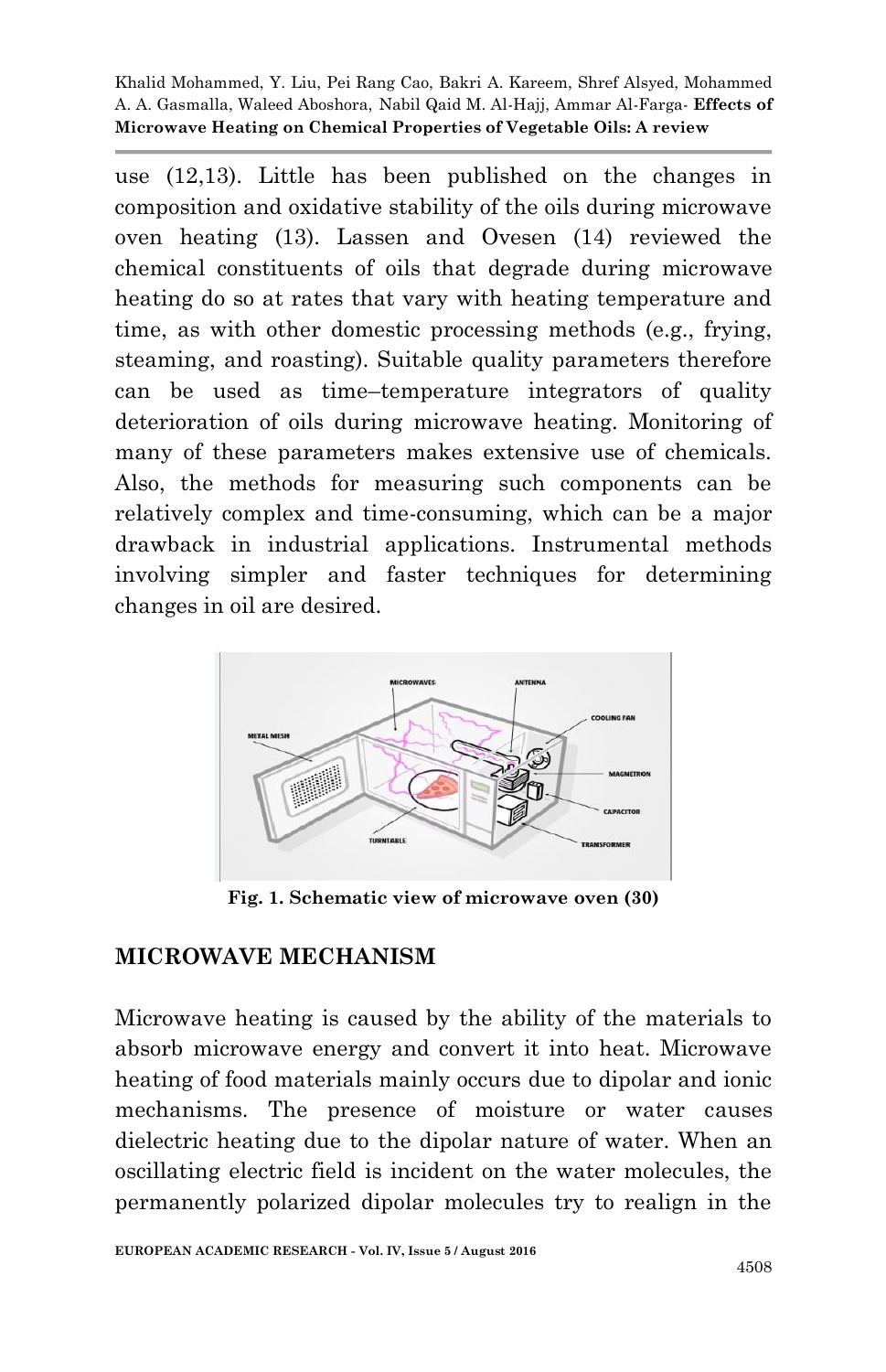direction of the electric field. Due to the high frequency the electric field, this realignment occurs at a million times per second and causes internal friction of molecules resulting in the volumetric heating of the material. Microwave heating might also occur due to the oscillatory migration of ions in the food which generates heat in the presence of a high frequency oscillating electric field (17). There are many factors which affect microwave heating and its heat distribution and the most important of them are the dielectric properties and penetration depth.

### **CHANGES IN VEGETABLE OILS COMPOSITION DUE TO MICROWAVE HEATING**

To evaluate the consequences of microwave heating on lipids, some measurements of lipid oxidation, such as peroxide value, thiobarbituric acid test, carbonyl value, anisidine value and conjugated diene and triene levels, are frequently reported (11,6). Many authors have reported the results of the fatty acid (FA) compositions of total lipids in the oil, sometimes together with those of the different acylglycerol fractions  $(8)$ ; sometimes the effects of microwave treatments on the molecular species percentage composition and FA percentage distribution in triacylglycerols (TAG) were investigated (9,10). Raghuveer and Hammond suggested that acylglycerol structure might affect the relative rates of oxidation of acyl groups in the TAG molecules (11). The influence of the α- and β-positions occupied by unsaturated FA in the glycerol backbone on the oxidation rate was investigated in thermally oxidized oils (12, 15). The levels of free fatty acids also increase in vegetable oils heated in a microwave oven (16).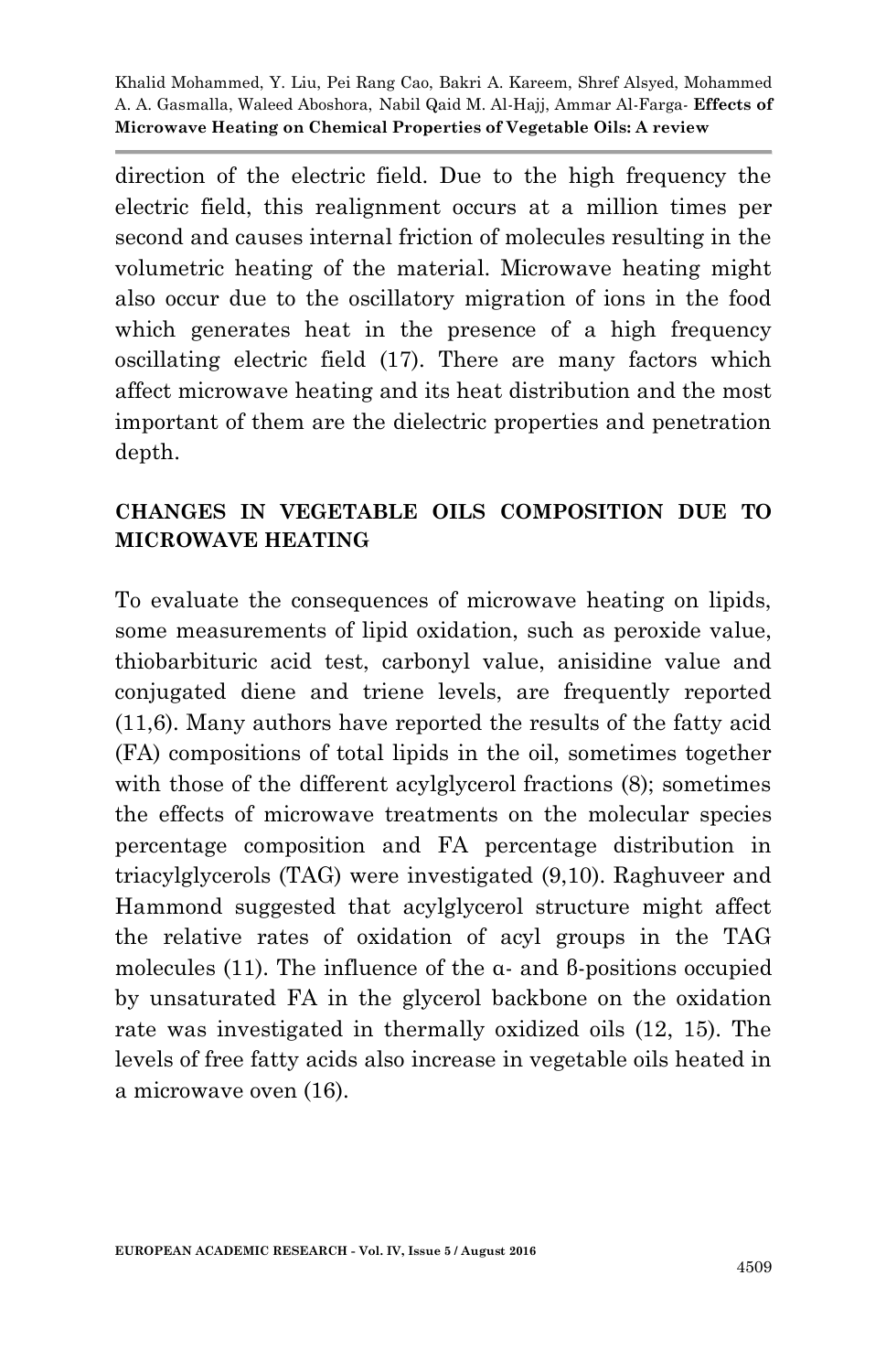#### **EFFECTS OF MICROWAVE HEATING ON THERMAL PROPERTIES OF VEGETABLE OIL**

Differential scanning calorimetry (DSC) is an instrumental method available to the oils and fats researcher (18). This technique is used for studying various heat-related phenomena in materials by monitoring associated changes in enthalpy. It offers a sensitive and reproducible fingerprint method for identification of vegetable oils and fats. DSC has been used to describe and interpret thermal properties and chemical composition of 17 vegetable oil samples in terms of melting and crystallization behaviors (19), to monitor oxidation processes (20), and to determine total polar compounds in heated oils (21).

#### **CHANGES ON VEGETABLE OIL STABILITY DURING MICROWAVE HEATING**

Yoshida et al. (7) reported a minor increase in PV and panisidine value in peanut seed oil after 30 min of roasting, and a gradual increase with longer roasting time in sesame seed oil (22,10). In general, PV do not represent the absolute state of oxidation of oil because hydroperoxides are unstable on heating. Lee et al. (12) suggested that the greater the roasting time, the greater would be the increase in PV of the safflower oil. Microwave heating accelerates the formation of some undesirable and harmful compounds (e.g., oxidation products, pigments) during the roasting of peanuts. Thais et al. (22) and Vieira and Regitano (23) investigated the effects of microwave heating on the oxidative stability of refined canola, corn, and soybean oils by measuring absorptivity in the UV spectrum and by chemical analysis (PV and acid values). PV showed a significant difference  $(P < 0.05)$  in the initial stage of heating (0–6 min) for all oils. After this period PV could not be correlated with absorptivity at 232 nm owing to the instability of hydroperoxides at high temperatures.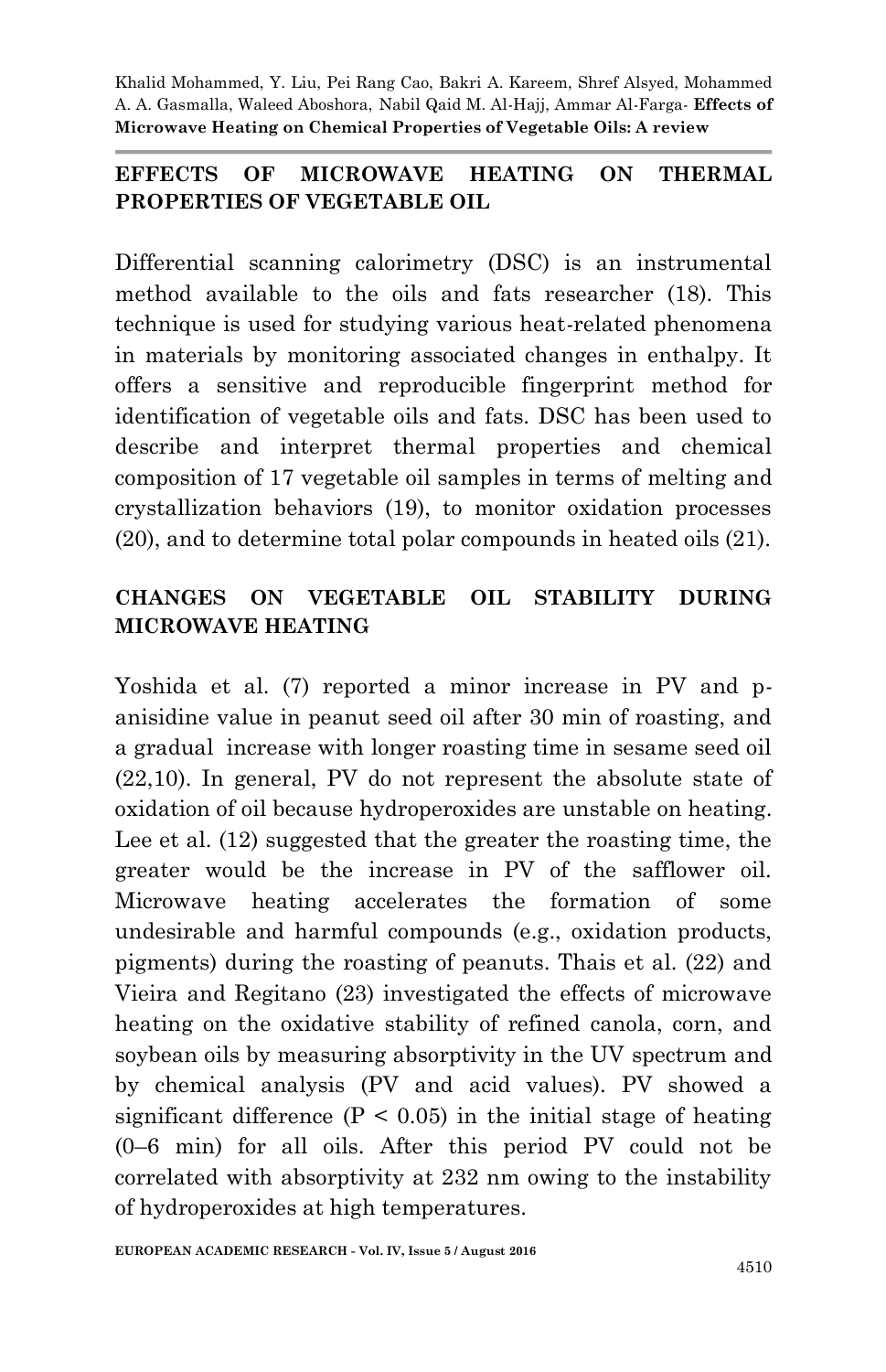#### **EFFECTS OF MICROWAVE HEATING ON TOCOPHEROL CONTENTS**

Yoshida et al. (11) has been reported that α-tocopherol showed the highest rate of loss, followed by  $\beta$ -,  $\gamma$ -, and  $\delta$ - tocopherol, during microwave heating. Yoshida et al. (10, 25, 26). Yoshida and Takagi (27) reported that >80% tocopherol of the original level in soaked soybean oils still remained after 20 min of microwave roasting. Barrera-Arellano et al. (28) found that αtocopherol losses were very rapid and independent of the unsaturation of the TAG system under their conditions. α Tocopherol degraded faster in less unsaturated lipids. Takagi et al. (29) reported that, with increasing roasting times, as much as 40% of the individual tocopherols present in the seed coat of the soybean was lost at 12 min of roasting. On the other hand, over 80% of the tocopherols were retained in the cotyledons and axis after 20 min of roasting.

#### **APPLICATION OF MICROWAVE IN FOOD INDUSTRIES**

The application of microwave oven heating to culinary techniques and food processing is a recent addition to traditional cooking techniques such as roasting, boiling, and frying. Food products designed for microwave heating are popular because of their quick preparation time and convenience. The heating of food in a microwave oven is caused by interaction of an electromagnetic field with the chemical constituents of food. These interactions instantaneously generate heat because of molecular friction and excitation (3.4) and suggest applications in cooking, baking, dehydrating, thawing, tempering, pasteurizing, and sterilizing.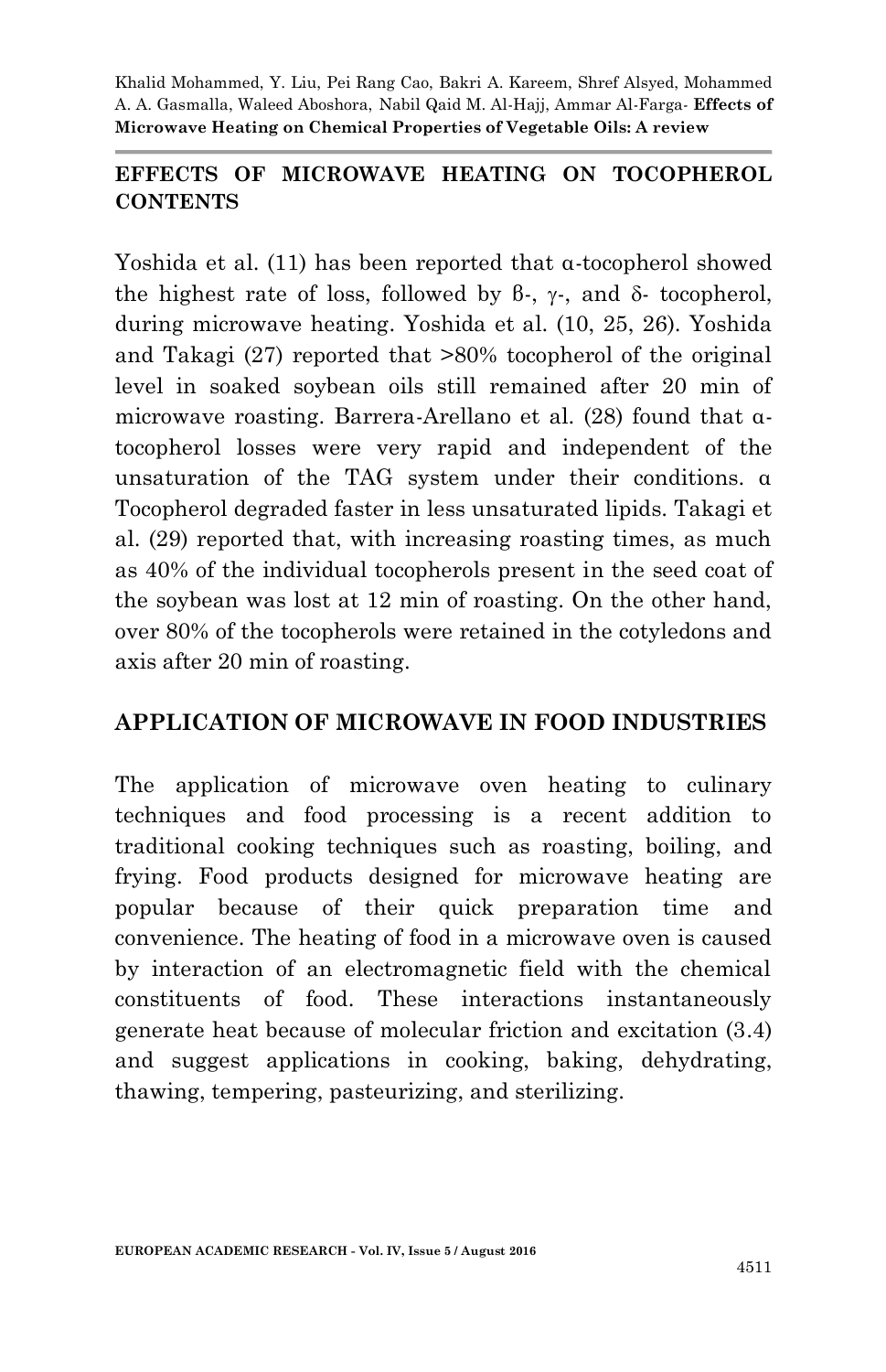#### **MICROWAVE SAFETY**

Microwaves do not contain sufficient energy to chemically change substances by ionization, and so are an example of nonionizing radiation. The word "radiation" refers to energy radiating from a source and not to radioactivity. It has not been shown conclusively that microwaves (or other nonionizing electromagnetic radiation) have significant adverse biological effects at low levels. Some, but not all, studies suggest that long-term exposure may have a carcinogenic effect. This is separate from the risks associated with very highintensity exposure, which can cause heating and burns like any heat source, and not a unique property of microwaves specifically  $(30)$ .

#### **FUTURE STUDY**

Microwave heating has wide range of application and uses in different food processes however it needs more studies aimed at development in specific areas. Particularly, methods to obtain edible oil with high nutritional value and quality.

## **CONCLUSION**

This review concentrated on microwave heating mechanism, effects of heating on edible oils during roasting, changes of oil composition, oil stability and application of microwave heating in food industries. Many studies have shown that microwaves heating can be used as alternative technique and a good result can be achieved.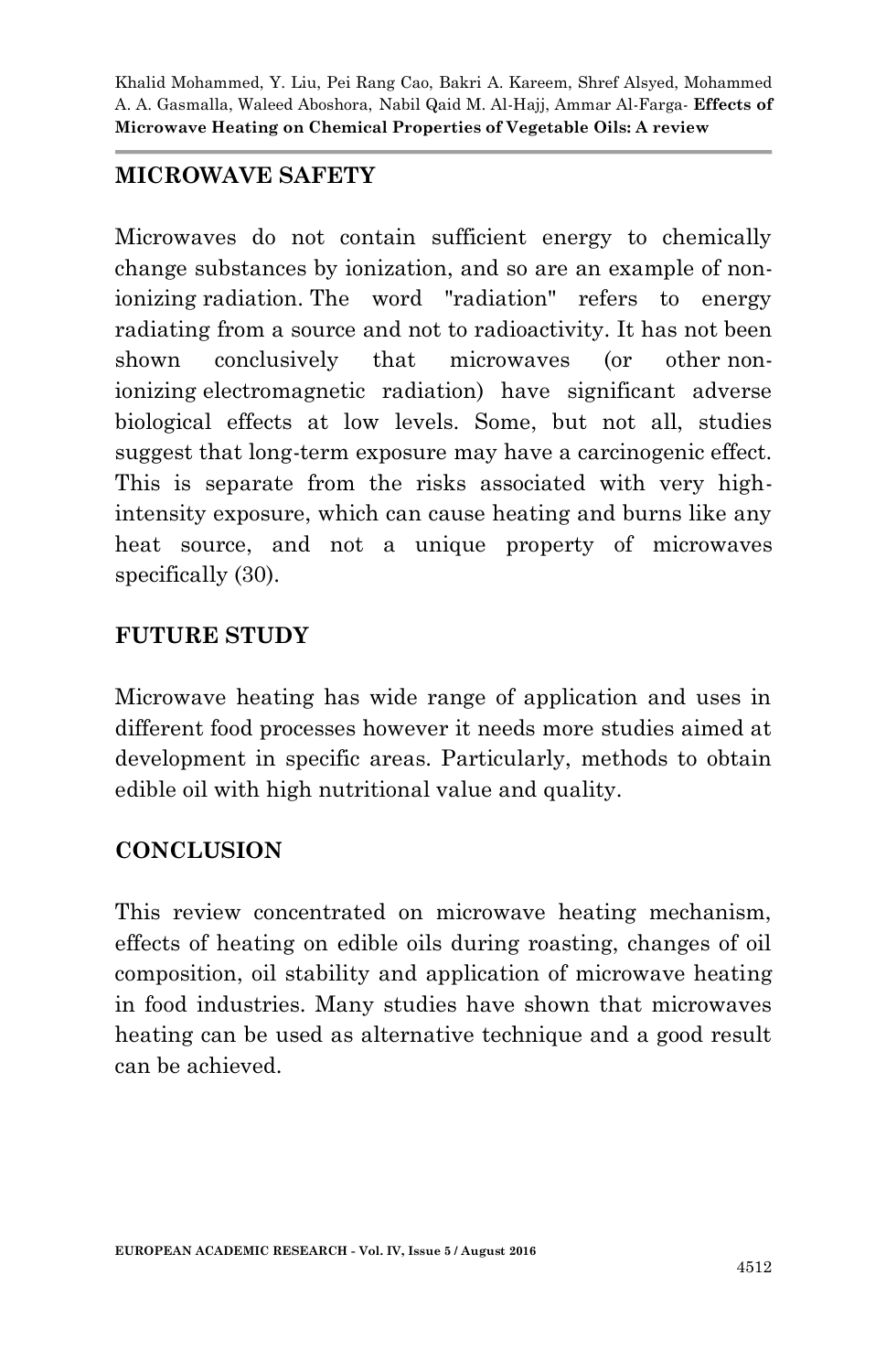#### **REFERENCES**

- 1. Yoshida H, Takagi S. Microwave roasting and positional distribution of fatty acids of phospholipids in soybeans (Glycine max L.)[J]. Journal of the American Oil Chemists' Society, 1997.
- 2. Giese, J.H., Special Report: Advances in Microwave Food Processing, *Ibid. 46*:118–123 (1992).
- 3. Yoshida, H., Y. Hirakawa, and S. Abe, Influence of Microwave Roasting on Positional Distribution of Fatty Acids of Triacylglycerols and Phospholipids in Sunflower Seeds (*Helianthus annuus* L.), *Eur. J. Lipid Sci. Technol. 103*:201–207 (2002).
- 4. Yoshida, H., S. Abe, Y. Hirakawa, and S. Takagi, Roasting Effects on Fatty Acid Distributions of Triacylglycerols and Phospholipids in Sesame (*Sesamum indicum*) Seeds, *J.Sci. Food Agric. 81*:620–626 (2001).
- 5. Hoffman, C.J., and M.E. Zabik, Effects of Microwave Cooking/Reheating on Nutrients and Food Systems: A Review of Recent Studies, *J. Am. Diet. Assoc. 85*:922– 926 (1985).
- 6. Mudgett, R.E., Microwave Food Processing, *Food Technol. 43*:117–126 (1989).
- 7. Yoshida, H., Y. Hirakawa, Y. Tomiyama, and Y. Miz, Effect of Microwave Treatment on the Oxidative Stability of Peanut (*Arachis hypogeae*) Oils and the Molecular Species of Their Triacylglycerols, *Eur. J. Lipid Sci. Technol. 105*:351–358 (2003).
- 8. Mudgett, R.E., Electrical Properties of Foods in Microwave Processing, *Ibid. 36*:109–115 (1982).
- 9. Nelson, S.O., S.D. Senter, and W.R. Fobus, Jr., Dielectric and Steam Heating Treatments for Quality Maintenance in StoredPecans, *J. Microwave Power 20*:71–74 (1985).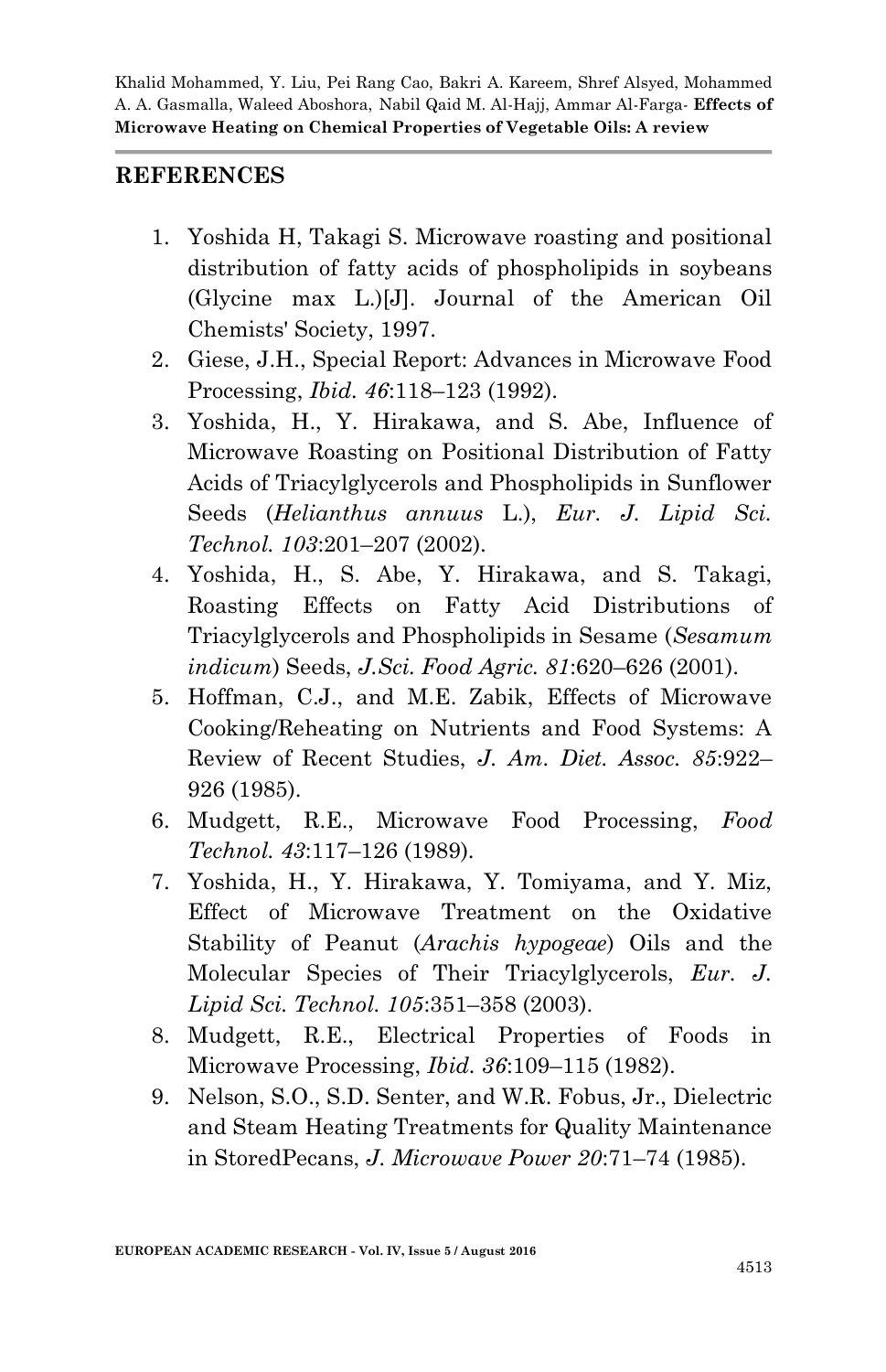- 10. Yoshida, H., Y. Hirakawa, S. Abe, and Y. Mizushina, The Contents of Tocopherols and Oxidative Quality of Oils Prepared from Sunflower (*Helianthus annuus* L.) Seeds Roasted in a Microwave Oven, *Ibid. 104*:116–122 (2002).
- 11. Yoshida, H., I. Kondo, and G. Kojimoto, Effects of Microwave Energy on the Relative Stability of Vitamin E in Animal Fats, *J. Sci. Food Agric. 58*:531–534 (1992).
- 12. Lee, Y.C., I.H. Kim, J. Chang, Y.K. Rhee, H.I. Oh, and H.K. Park, Chemical Compositions and Oxidative Stability of Safflower Oil Prepared with Expeller from Safflower Seeds Roasted at Different Temperatures. *J. Food Sci. 69*:33–38 (2004)
- 13. Albie, T., A. Lanzon, A. Guinda, M. Leon, and M. C. PerezCamino, Microwave and Conventional Heating Effects on the Thermoxidative Degradation of Edible Fats, *J. Agric. Food Chem. 45*:3795–3798 (1997).
- 14. Lassen, A., and L. Ovesen, Nutritional Effects of Microwave Cooking, *Nutr. Food Sci. 4*:8–10 (1995).
- 15. Yoshida, H., N. Hirooka, and G. Kajimoto, Microwave Energy Effects on Quality of Some Seed Oils, J. Food Sci. 55: 1412–1416 (1990)
- 16. Yoshida, H., M. Tatsumi, and G. Kajimoto, Influence of Fatty Acids on the Tocopherol Stability in Vegetable Oils During Microwave Heating, J. Am. Oil Chem. Soc. 69:119–125 (1992).
- 17. Datta, A. K., & Davidson, P. M, Microwave and radio frequency processing, Journal of Food Science. 65:32– 41(2000).
- 18. Cebula, D.J., and K.W. Smith, Differential Scanning Calorimetry of Confectionery Fats. Part II—Effects of Blends and Minor Components, *J. Am. Oil Chem. Soc. 69*:992–998 (1992).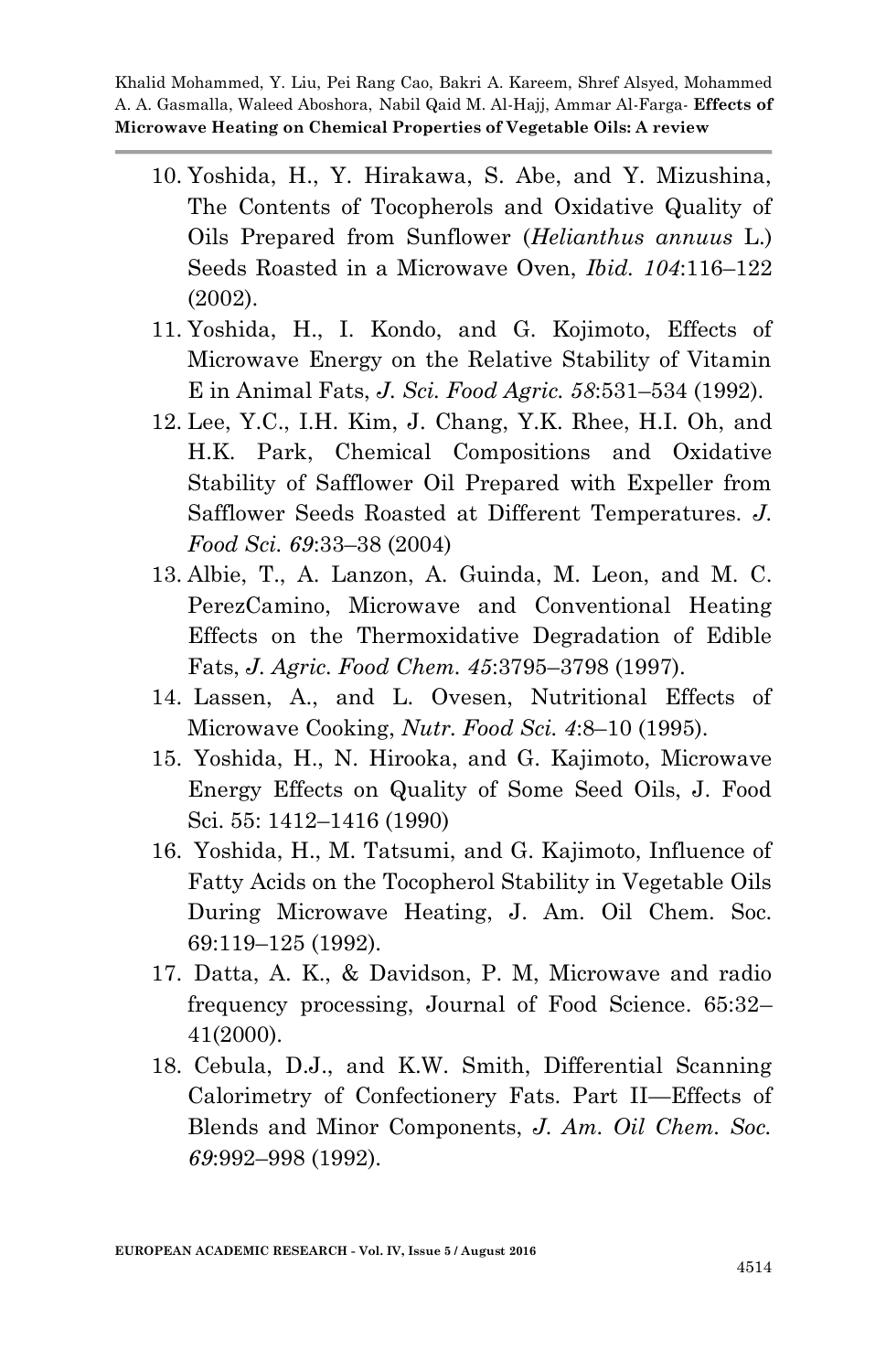- 19. Tan, C.P., and Y.B. Che Man, Differential Scanning Calorimetric Analysis of Edible Oils: Comparison of Thermal Properties and Chemical Composition, *Ibid. 77*:143–155 (2000).
- 20. Tan, C.P., and Y.B. Che Man, Differential Scanning Calorimetric Analysis for Monitoring the Oxidation of Heated Oils, *Food Chem. 67*:177–184 (1999).
- 21. Tan, C.P., and Y.B. Che Man, Quantitative Differential Scanning Calorimetric Analysis for Determining Total Polar Compounds in Heated Oils, *J. Am. Oil Chem. Soc. 76*:1047–1057 (1999).
- 22. Vieira, T.M.F.S., and M.A.B. Regitano D'Arce, Stability of Oils Heated by Microwave: UV Spectrophotometeric Evaluation, *Ciên. Tecnol. Aliment. 18*:433–437 (1998).
- 23. Yoshida, H., and G. Kojimoto, Microwave Heating Effects Composition and Oxidative Stability of Sesame (*Sesamum indicum*) Oil, *J. Food Sci. 58*:616–625 (1994).
- 24. Vieira, T.M., and M.A.B. Regitano D'Arce, UV Spectrophotometric Evaluation of Corn Oil Oxidative Stability During Microwave Heating and Oven Test, *Nahrung 46*:279–282 (2002).
- 25. Yoshida, H., J. Shigezaki, S. Takagi, and G. Kojimoto, Variations in the Composition of Various Acyl Lipids, Tocopherols and Lignans in Sesame Seed Oils Roasted in a Microwave Oven, *J. Sci. Food Agric. 68*:407–415 (1995).
- 26. Yoshida, H., S. Takagi, and S. Mitsuhashi, Tocopherol Distribution and Oxidative Stability of Oils Prepared from the Hypocotyl of Soybeans Roasted in a Microwave Oven, *J. Am. Oil Chem. Soc. 76*:915–920 (1999).
- 27. Yoshida, H., and S. Takagi, Vitamin E and Oxidative Stability of Soybean Oil Prepared with Beans at Various Moisture Contents Roasted in a Microwave Oven, *J. Sci. Food Agric. 72*:111–119 (1996).